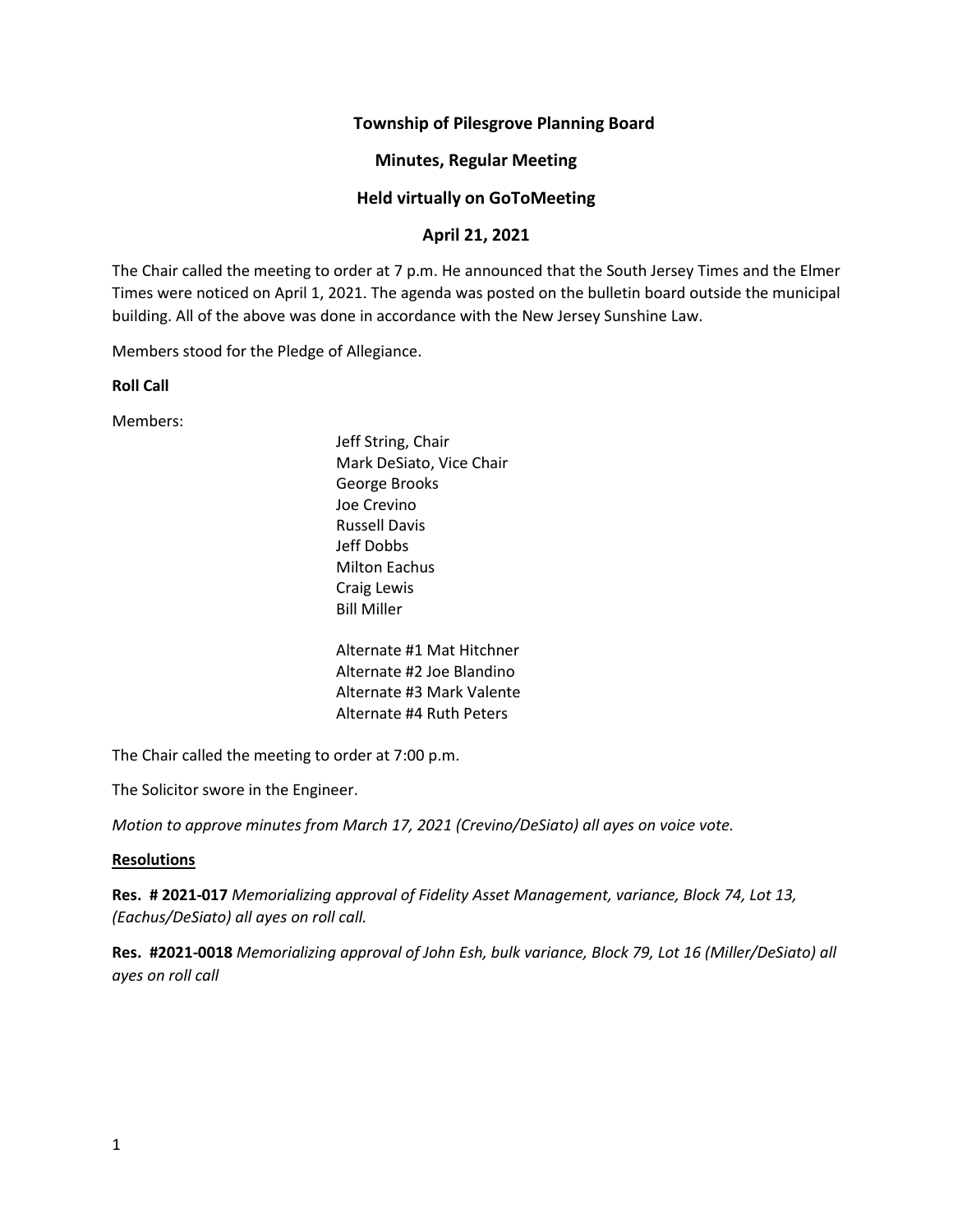#### **Public Hearings**

#### **2021-004 John DiGregorio, variance and relief, Block 61, Lot 4.02**

John DiGregorio provided background on the acquisition of the property and the repairs made to bring it up to code. He wishes to use it as an overnight guest house, primarily for those hunting at his preserve. He is also asking for relief from the certificate of occupancies. He said the zoning officer told him he believes he does not need a use variance, but that he should get one should the ordinances ever change.

Planner Randy Scheule said the ordinance does not provide for short term rentals such as requested, and there is no provision for relief of the CO's and he doesn't believe the Board has the authority to waive. He reviewed definitions in the ordinance. The Solicitor agreed that relief from CO's must be determined by Township Committee. He said the applicant would have to request Township Committee to revise the ordinance to authorize without a variance, or Mr. DeGregorio could talk with the Housing Officer. It was noted the Housing Officer is the same as the Zoning Officer. Mr. Miller asked if the land is part of the Game Creek Hunting farm; Mr. DiGregorio said yes, it is used as part of the operation.

*Motion to open to the public (Dobbs/Miller) all ayes on voice vote. There was no comment. Motion to close public comment, (Eachus/Desiato) all ayes on voice vote.* 

The Solicitor said the applicant properly noticed the public.

*Motion to approve as a short-term rental to supplement visitors to Game Creek and the general public (DeSiato/Dobbs) all ayes on roll call.*

# **#2021-005 American Legion Ambulance Association, preliminary and final major site plan, Block 25, Lot 11.01**

Robert Wiltze, representing the applicant, described the intention to house ambulances and create a storage area on the property, formerly known as the Woodstown National Bank. Ambulance Association President Joe Valentine, Engineer Brian Peterman, and Architect Robbie Conley were sworn in.

Wiltze said there would be cross easements; no requests for variances.

Valentine testified that the association transitioned to a paid squad and serves seven municipalities, responding to about 64 per cent of emergency calls in the County. The Association operates in four additional areas. He further described the operation: no public would be on site; deliveries would be limited to office supplies, and there would be normal trash generated by employees. No hazardous waste chemicals are used on site. Mr. Conley described the proposed building. Some existing facilities will remain; other areas will be renovated for different usage. He explained the cross-easement usage with the Sunoco station. He said a drive-through will be replaced with a connector to a new 3000 square foot pole building. Also, the former bank building is not a two-story building. Maintenance of vehicles will be off site; refueling is at the county garage. Engineer Brian Peterman discussed circulation, landscaping, lighting, and signage. He does not believe it is a major change of use with respect to traffic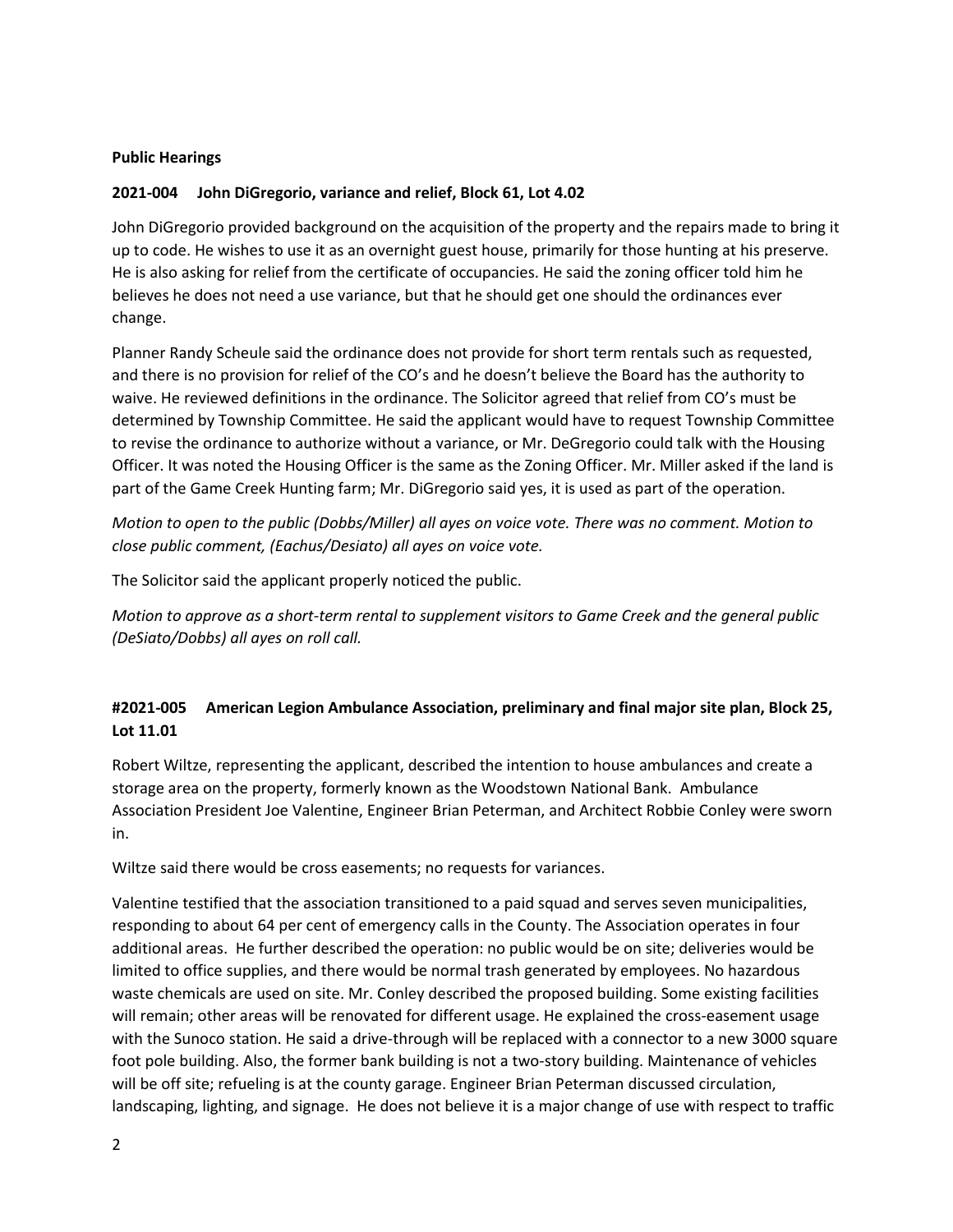and activity. No additional flashing red lights will be installed. Mr. Miller expressed concern about "third" entrance on Route 40 at the gas station because it is a confusing and dangerous intersection, and the ambulance activity would be more so should the gas station be replaced with another use. There was further discussion about Sunoco's plan to install a diesel island. The Association said the "third entrance" on Route 40 is not a necessity and agreed to not use that driveway.

The Engineer reviewed his letter of April 19, 2021. He said the applicant submitted a response letter, agreeing to the recommendations, including seeking a wetlands delineation waiver letter, approvals on the septic system, circulation plans to the fire marshal and other details and changes to the plans.

The Planner reviewed his letter of April 19, 2021. He said side elevations were not provided and he suggested aesthetic changes. Mr. Valentine responded there is little change to the side elevation, and windows would be a security issue as that side is where the ambulances are parked. The Planner asked for a landscaping plan for the signage, lighting plans, and recycling information. The applicant will work to enhance the site.

*Motion to open to public comment (Crevino/Dobbs) all ayes on voice vote. No public comment. Motion to close comment (Crevino/Eachus) all ayes on voice vote.*

*Motion to approve preliminary and final site plan, conditioned on closing off the driveway off Route 40 and compliance with requirements from the Board's professionals and waivers to accept environmental report in lieu of an EIS (Crevino/DeSiato) all ayes on roll call.*

*Motion to amend the Resolution to waive requirement for a dumpster (Miller/Dobbs), all ayes on roll call.*

# **2020-011 Pilesgrove Solar (Nichomus Run), use/conditional use variance, Block 60, Lots 3, 4, 4.01, 5, 8, and 9. Block 61, Lots 3, 4, 5.**

Keith Davis, attorney for the applicant, said several new exhibits have been prepared based on testimony from last month. He also submitted a recently published letter for evidence. He also raised what he called a sensitive issue that arises with a conflict of interest and its impact on any future appeals. He said at one of the meetings, Board member Woody Eachus' wife testified and in a later meeting the two were seen in the same screen talking to each other. He said state law does not allow a board member to have an indirect or direct interest or conflict in a matter. He cited Randolph Planning Board. He said he wanted to put it on the record and asked how the Board would like to handle it.

Mr. Eachus said she was just helping him set up the computer for the virtual hearing because he is not technologically skilled. He also asked since he is a farm, is that a conflict? Mr. Davis said that was not his issue. The Board Solicitor said making a decision on a conflict of issue is a board member's decision as to whether the member can be objective. The Board Solicitor said he is not concerned about her being in the same screen shot to help him with the computer. He said it is his personal opinion is that Mr. Eachus should step aside to avoid the appears of conflict, but that the decision on whether a conflict presents itself is up to the Board member.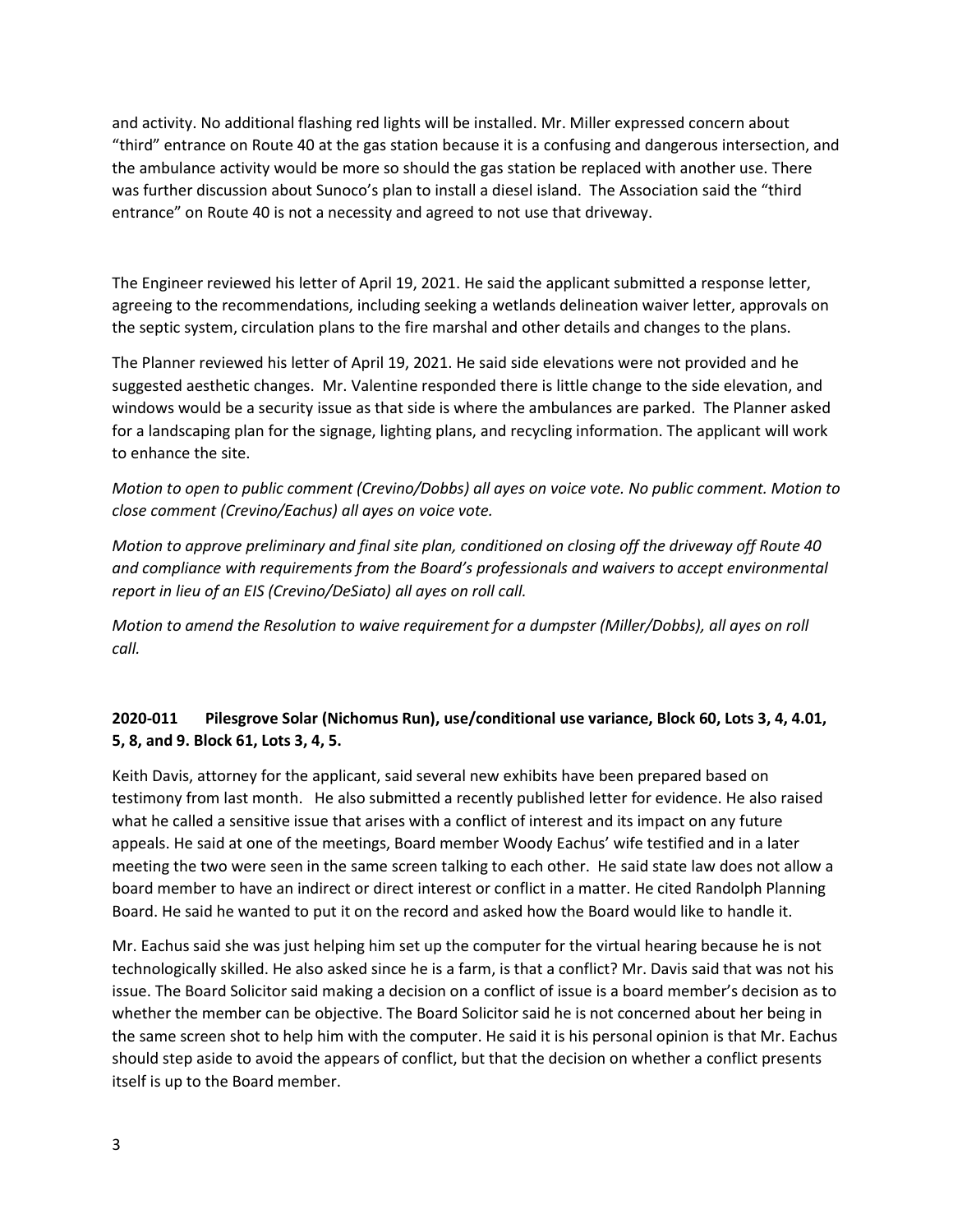Mr. Davis asked Mr. Eachus if he can act fairly and objectively on the application. Mr. Eachus said everyone has someone in their ear, and his wife's position will not affect his decision making; he can render a fair decision.

Mr. Davis called Civil Engineer Joseph Dietrich, from Westwood Professional Services, who was sworn in. He discussed the proposed solar array conceptual grading plan. He explained color-coded grading exhibits. He said 6.25 per cent of the site would require grading. He said the overall grading and drainage will be as it stands today; the top soil will be preserved and replaced once the cut areas are compacted fill. All state, county, and local stormwater and grading design regulations will be followed, and from an engineering perspective permanent preservation for farming "can be achieved." Mr. Davis asked about the quality of water that will drain into the creek. He said the plans appear to improve the quality of water because currently silt from runoff goes into the stream. Mr. Dietrich said there will be a reduced amount of runoff. The panels were described. Calculations indicate the panels and poles will cover about 200 of the 800 acres.

Jeff Barons cross examined Mr. Dietrich. Mr. Dietrich said he read certain testimony. Mr. Barons said the plans from Westwood are not signed; therefore, just drawings. Mr. Barons questioned whether the impact of sheep grazing will affect runoff. Mr. Dietrich said he is not a sheep expert, but there are practices with rotation etc. and his plan took into account ground cover and grass.

The Board's Engineer reviewed his letter reviewing the stormwater plan, stating the plan must address all required provisions by the state, best management practices, and maintenance of systems. Special Planner Kevin Rjis read excerpts from his earlier reports. He highlighted dual uses and the necessity to determine environmental impact; the state's renewable energy report; and the township's environmental impact statement requirements.

Mr. Davis said he will rely on the previous testimony of the shepherdess, Julie Bishop. Mr. Miller asked how she will ensure water and feed on such a large tract. She said a series of gates will control where the sheep move for rotational grazing, and the details are not yet finalized. She added that electric fences can be solar powered. Water trailers will be used, but specific plans are not finalized. He asked whether lambing season could increase to 2,000. She said yes. She also grasses pulled up by sheep during grazing could be replaced/replanted. She also said the existing two chicken coops will be renovated for the sheep.

*Motion to take a recess at 9 p.m. (Eachus/DeSiato) all ayes on voice vote. Motion to resume at 9:15 (DeSiato/Eachus) all ayes on voice vote.* 

*Motion to open the application for public comment (DeSiato/Dobbs) all ayes on voice vote.*

Cheryl Reardon said Pilesgrove residents have repeatedly and overwhelmingly supported protecting farming, and that is the No. 1 mission of the Township.

Peter Pratt, who owns Pratt Gardens, the property next to the proposed site, said he is concerned about water quality as there has been on-going issues with run-off. He described various things he has done over the years to prevent the run-off, and he does not see how grass will prevent this. He questioned the buffer zone, the applicant's claim that no chemical spraying will take place, proliferation of woodchucks, and other environmental concerns.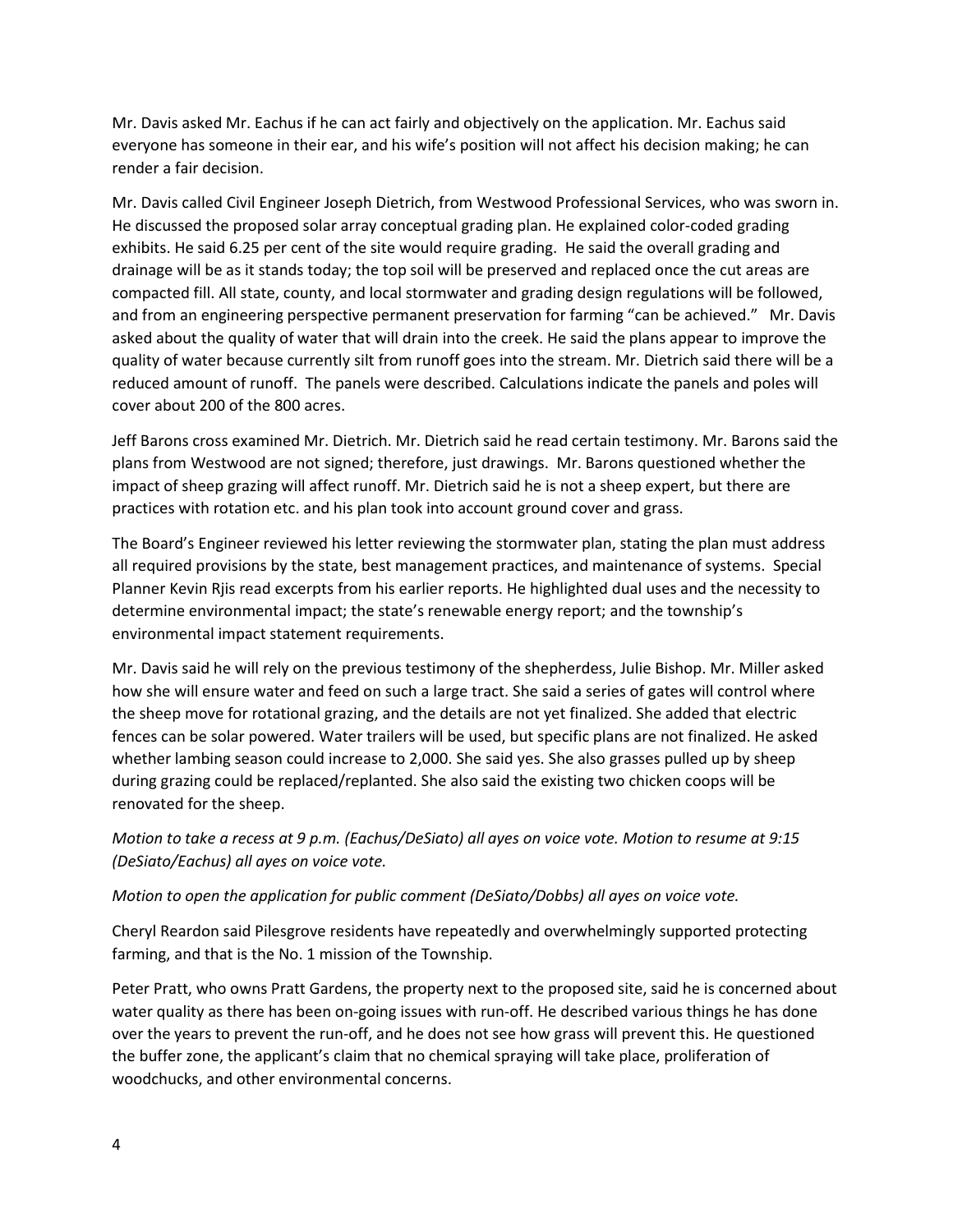Richard Pierson, owner of the property under contract by the applicant, said he came to Salem County 38 years ago, and companies have done nothing but improve Salem County. His said his various companies provide good paying jobs with benefits, he built the golf course, and owns more than 2,000 acres in Salem County. He said something needs to be done with this farm; it was in bankruptcy twice and he bought it from Wilmington Trust. He said the applicant is a good company. Looking into the future, he said solar energy is better than nuclear power plants. He said he knows farming, and sheep are not destructive to the grass and the revenue is important because taxes are as high as Cherry Hill. He said he pays \$30,000 a year in taxes on his house, \$60,000 a year on his office building and \$100,000 a year on the golf course. The Township needs to be reasonable about revenue so young people can stay here. He said the construction of the solar site will be phased in, the property is best suited for a solar operation, and he claimed run-off will be reduced by 50 per cent.

Beth Timberman of County Home Road said Dakota Power has every intention of developing and selling. She questioned building new outbuildings for the sheep. She said the proposal is in conflict with the Township's master plan. She said the County does not want to be like Woolwich Township, and the Amazon warehouse will be awful for Pilesgrove Township because its \$15 an hour jobs is not enough to buy housing; affordable housing will be the next issue.

Joe Hannagan, Director of Salem County Veterans Affairs and Supt. Of the Veterans Cemetery, said the additional land to be donated by Pilesgrove Solar/Nichomus Run is critical to the longevity of the cemetery. He asked the Board to remember honoring the County's veterans.

#### *Motion to close public comment (DeSiato/Brooks) all ayes on voice vote.*

Mr. Andrew Brewer from New Jersey Conservation Foundation, gave closing statements opposing the project. He said there is not enough information presented by the applicant to determine the facts of the negative impacts.

Jeff Barons, opposing attorney, gave closing statements. He highlighted environmental concerns. He cited the Township's Master Plan Re-examination Report adopted in 2001, which stated increasing development pressure and that solar operations are not farms. He said the theme of agricultural preservation continued through other Township documents. He also cited the specific designation of the PLI zone for renewable energy developments. He reminded the Board than in 2019, the applicant's attorney said the project was too large for a variance and went to Township Committee requesting a zoning amendment. When Township Committee did not act, he said the applicant added sheep and came before the Planning Board claiming the project is now different. He said the Planning Board does not have the authority to rezone. He further discussed size and court opinions and instructions regarding re-zoning. He said it is clear: The Governing Body has said the Planning Board cannot do this.

Keith Davis for the applicant, gave closing statements. He said the applicant presents a use that was not contemplated by the Master Plan, but public utilities are permitted in this zoning district. The issue is whether this use is inconsistent, and public good is part of the analysis. The use is permitted, as is agriculture. He outlined the standards the Board must follow, including the Municipal Land Use Law, the project's status as an inherently beneficial use. He said the Board has discretion, based on unique facts,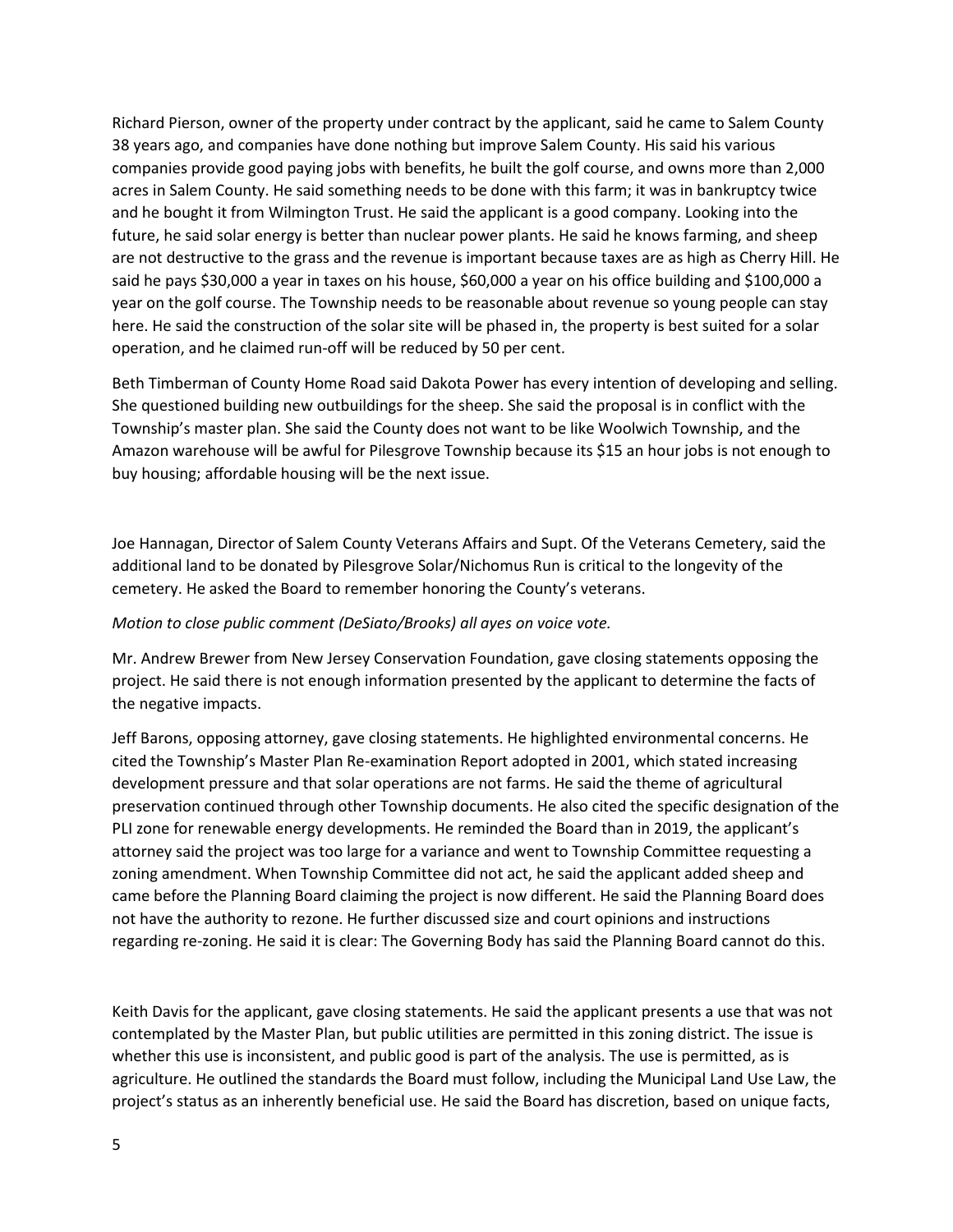and he cited the TWC case and itemized the standards for the Board to follow, including the state document for planning renewable energy sources. He said the applicant has presented a Deed of Easement to the Board Solicitor permanently restricting the land to agriculture. He also said sheep farming will take place during the duration of the project. He said there is no burden to the township and approximately \$900,000 in revenue would be generated. He also said the use is, in fact, in compliance with the Township's Master Plan because the land will remain in agriculture with the sheep farming and the land will be permanently preserved. He reminded the Board that the trend nationally and locally is to combine sheep farming with solar facilities. He also said the applicant went beyond what it was required to submit and prepared preliminary plans for grading and drainage, and additional documents for environmental impact. As for size, he said the 820 acres is approximately 7 per cent of the AR1 and AR2 zones, which are the same, in a township that is 35 square miles. He told them board it has the discretion to balance interests and the applicant has met the criteria required.

The Board did not have additional questions.

The Solicitor advised the Board on what it is being requested. Positive criteria is met because it is ann inherently beneficial use. The Board must determined whether the public interest has been stated. One vote would be taken for a use variance. Mr. DeSiato questioned whether the vote is out of its jurisdiction. The Solicitor said the Board must make its decision based on an analysis of the criteria - the Board cannot simply say it doesn't have jurisdiction. There was further discussion on its obligations in how to approach the vote. Mr. Miller said it almost seems unfair to vote because it is a lot to absorb going through the criteria yet again. The Chair asked for the questions to allow the board to consider the record and come back to vote.

The Solicitor listed the four questions:

- 1) Was the public interest met. It could be solar, it could be agriculture.
- 2) What are the negative aspects of the application
- 3) Now you have your negatives, can you place conditions on an approval to abate the negative impacts.
- 4) A broad question of balancing the public interest and determining whether balancing the good against the detriment to public good and where does that lead you. One element is the size of the tract itself, potential uses, etc. He discussed the Dover standards.

Mr. Miller asked where the Master Plan fits into the decision making. The Solicitor said the Board needs to ask whether if granting it is detrimental to the plan.

The Chair asked the applicant whether there is consideration of preserving at least a part of the land now. Mr. Davis said the applicant has only presented a declaration that sheep farming will take place during the life of the project, an then at the end of the project the land will be permanently preserved. He also noted 40 acres are being dedicated to the veteran's cemetery and not part of the farming declaration. The sheep farming must prevail because it is a condition of the use variance.

The Solicitor announced that the Board would be in a position to vote at the May 19<sup>th</sup> meeting. He told the applicant a renotice is not required.